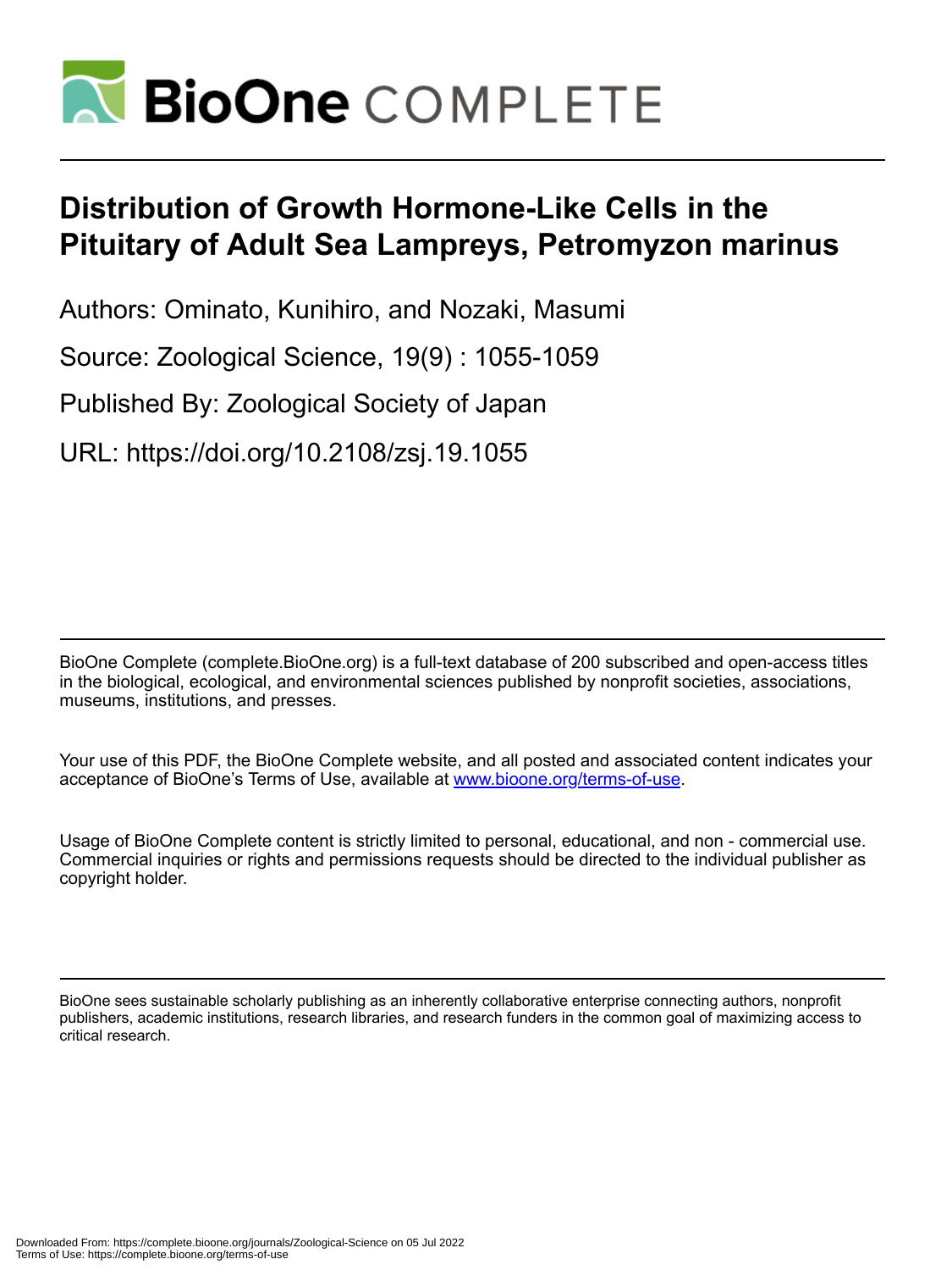# **Distribution of Growth Hormone-Like Cells in the Pituitary of Adult Sea Lampreys,** *Petromyzon marinus*

Kunihiro Ominato and Masumi Nozaki\*

*Sado Marine Biological Station, Niigata University, Tassha, Aikawa, Sado, Niigata 952-2135, Japan*

**ABSTRACT**—Growth hormone (GH), prolactin (PRL) and somatolactin (SL) are members of a pituitary hormone family that are believed to have evolved from a common ancestral gene by duplication and subsequent divergence. Since these hormones are found both in bony fish and cartilaginous fish, their ancestral form(s) should be present in the Agnatha. Thus, although there is no convincing evidence that the lamprey pituitary secretes GH or PRL, GH- and/or PRL-like immunoreactivity was examined in the pituitary of adult sea lampreys (*Petromyzon marinus*), using antibodies to GHs, PRLs and SL of mammalian and/ or fish origins. Our initial attempt with ordinary immunohistochemical procedures failed to detect any positive reactions in the lamprey pituitary. Following the hydrated autoclave pretreatment of the sections, antisalmon GH, anti-salmon PRL and anti-blue shark GH gave positive reactions in most cells distributed in the dorsal half of the proximal pars distalis. These results suggest that the material immunoreactive to those antibodies is related, to some extent, to GH/PRL, but enhancement of immunoreactivity to reveal this by the hydrated autoclave pretreatment of sections is needed due to low crossreactivity. The similarity of the topographic distributions within the pituitary between lampreys and teleosts suggests that lamprey GH/PRL-like cells are GH cells of the lamprey.

**Key words**: lamprey pituitary, growth hormone, prolactin, immunohistochemistry, hydrated autoclaving

# **INTRODUCTION**

Lampreys and hagfish are the only two extant representatives of the oldest class of vertebrates, Agnatha (jawless fishes), whose evolutionary lineage can be traced back approximately 550 million years. Forey and Janvier (1993) have hypothesized from their phylogenetic analysis that modern lampreys are more closely related to gnathostomes than they are to hagfish. In agreement with Forey and Janvier (1993), the morphology of the pituitary gland of the lamprey is also more similar to that of gnathostome fish than it is to hagfish (Ball and Baker, 1969; Hardisty and Baker, 1982).

Among adenohypophysial hormones, only adrenocorticotropin (ACTH) and melanotropins (MSHs) have been isolated from the lamprey pituitary gland (Takahashi *et al*., 1995a). Unlike ACTH and MSH in gnathostome vertebrates, they were found to be encoded in two distinct genes in the lamprey (Heinig *et al*., 1995; Takahashi *et al*., 1995b). Nevertheless, immunoreactive (ir)-ACTH cells and ir-MSH cells were found in the rostral pars distalis and the pars intermedia, respectively (Nozaki *et al*., 1995). Furthermore,

\* Corresponding author: Tel. +81-259-75-2012; FAX. +81-259-75-2870.

although gonadotropin (GTH) has not yet been isolated from the lamprey pituitary, ir-GTH cells were found in the ventral half of the proximal pars distalis of the sea lamprey pituitary (Nozaki *et al*., 1999a). Thus, the topographic distributions of ir-ACTH, ir-MSH, and ir-GTH cells within the pituitary of the lamprey were very similar to those of teleosts.

Growth hormone (GH), prolactin (PRL) and somatolactin (SL) are members of a pituitary hormone family that are believed to have evolved from an ancestral gene by duplication and subsequent divergence (see Rand-Weaver *et al.*, 1993). GHs and PRLs have been identified in most classes of gnathostome vertebrates, while SLs are still confined to Osteichthyes (bony fishes) (Amemiya *et al*., 1999). Since GH/PRL/SL family peptides are found in three divergent lineages of gnathostome fishes, the Actinopterygii (ray-finned fishes), the Dipneustei (lung fishes), and the Chondrichthyes (cartilagenous fishes), their ancestral form(s) must be present in the Agnatha. Thus, although there is no convincing evidence that the lamprey pituitary secretes GH or PRL (Hardisty and Baker, 1982; Sower, 1998), GH and/or PRL may be present in the lamprey.

Furthermore, in gnathostome fishes (i.e., salmon, sturgeon and dogfish) ir-GH cells are always found in the dorsal part of the proximal pars distalis (Nozaki *et al*., 1999b), where most cells remain uncharacterized in the lamprey

E-mail: nozaki@cc.niigata-u.ac.jp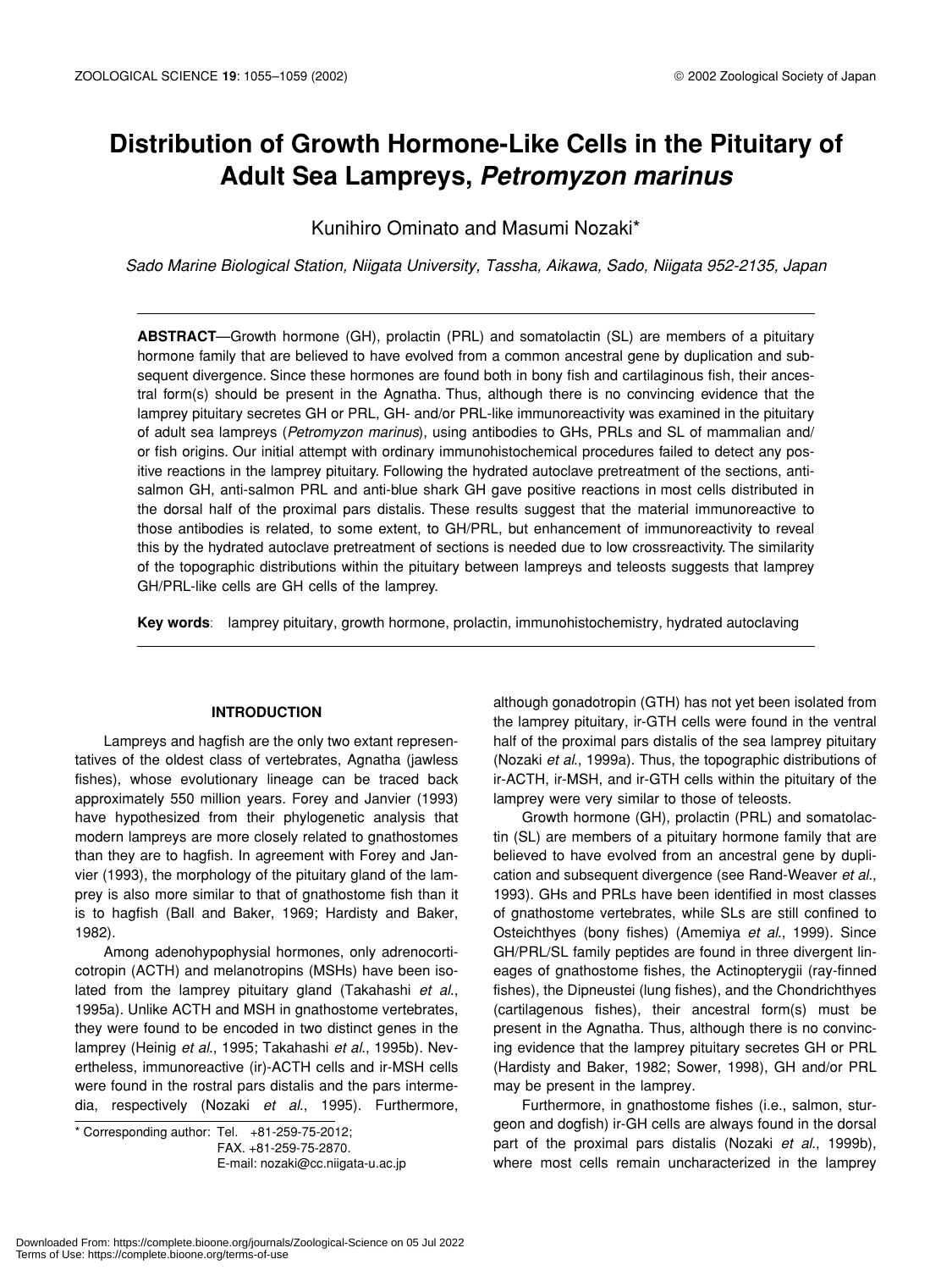pituitary. Thus, as an analogy to more advanced fishes, if GH cells are present in the lamprey pituitary, they may be found in the dorsal half of the proximal pars distalis. In support of this idea, earlier studies have reported in the sea lamprey that cells in the dorsal half of the proximal pars distalis were stained positively by anti-rat PRL antibody (Wright, 1984), and by one of three anti-substance P antibodies (Nozaki and Gorbman, 1985). Those PRL- and/or substance P-positive cells may correspond to lamprey GH cells.

Based on above-mentioned assumptions, this study was aimed to detect GH- and/or PRL-like immunoreactivity in the pituitary of adult sea lampreys using antibodies to GHs, PRLs and SL of various vertebrate origins.

# **MATERIALS AND METHODS**

## **Animals**

Twenty adult sea lampreys (*Petromyzon marinus*) of both sexes were used. They were collected in May and June 1997 during their upstream spawning migration from the sea, from traps located at the upstream end of a salmon ladder on the Cocheco River in Dover, New Hampshire, U.S.A. The animals were transported to the Fish Hatchery of University of New Hampshire, and were kept in a fresh water flow-through system supplied with ambient local reservoir water, under a natural photoperiod up to one month. They were approximately 65 cm in total length and weighed approximately 900 g at the time of sacrifice.

### **Tissue preparations**

Lampreys were killed by decapitation after anesthesia by immersion in ethyl m-aminobenzonate methane-sulfonate (MS222). After decapitation, the brain and pituitary were rapidly removed and immersed in Bouin-Hollande sublimate solution (Romeis, 1948) for about 24 hr. The fixed tissues were put in 70% ethanol, and were supplied to us by Prof. Stacia A. Sower, University of New Hampshire. The tissues were dehydrated through a series of increasing concentrations of ethanol. Deposited mercuric chloride was removed by treatment with iodine-potassium iodine in 90% ethanol for 1–2 days. Tissues were embedded in Paraplast, and serial sagittal sections of 6 µm were mounted on glass slides which were coated with 0.01% poly-l-lysine solution (Sigma).

# **Antisera and immunohistochemistry**

The primary antisera used for the present study are listed in Table 1, together with sources, lot numbers and working dilutions. In a preliminary study, ordinary immunohistochemical procedures were applied in the sections of the sea lamprey pituitary. However, none of antibodies to GH, PRL or SL gave positive reactions. Accordingly, the staining procedures were modified as follows. After deparaffinization and hydration, sections were autoclaved at 100°C for 5 min, by immersion in 10 mM sodium citrate buffer, pH 6.0 (hydrated autoclaving, Shin *et al*., 1991). Then, ordinary immunohistochemical procedures were performed by use of a Vectastain avidin-biotin peroxidase complex (Elite ABC) kit. In brief, the tissue sections were incubated for 30 min in methanol containing 0.3% hydrogen peroxide to block endogenous peroxidase activities, and washed in PBS. To reduce nonspecific staining, sections were treated with normal goat serum for 30 min. Primary hormonal antisera were applied to the sections for about 12 hr, and the biotinylated secondary antibody solution and ABC reagent were each applied for 1 hr. The final reaction product was visualized with 3,3' diaminobenzidine tetrahydrochloride in 10 mM Tris-HCl containing 0.003% hydrogen peroxide. The sections were then counterstained with hematoxylin, washed in running water, dehydrated through an increased ethanol series, and mounted in Entellan New (Merck).

To test the specificity of the immunostaining, the following control stains were done: (1) replacement of primary antisera with normal rabbit serum, and (2) preabsorption of the primary antisera with corresponding antigens (chum salmon GH, chum salmon PRL, or blue shark GH; 20 µg/ ml antibody at working dilutions).

# **RESULTS**

# **Results obtained are summarized in Table 1.**

A moderately intense immunoreaction to anti-salmon GH was found in the proximal pars distalis, where most GHpositive cells were concentrated in the dorsal half, with a few GH-positive cells scattered in the ventral half (Figs. 1a and b). Anti-blue shark GH and anti-salmon PRL also gave a

**Table 1.** Results on immunostaining in the pituitary of adult sea lampreys.

| Antibody to         | Source          | Lot No. | Working dilution | Immunoreac-tivity in<br><b>PPD</b> |
|---------------------|-----------------|---------|------------------|------------------------------------|
| Human GH            | <b>NIAMDD</b>   |         | $\times$ 2,200   | –*                                 |
| Rat GH              | Wakabayashi, K. |         | $\times$ 10,000  |                                    |
| Human PRL           | <b>NIAMDD</b>   |         | $\times$ 5,000   |                                    |
| <b>Rat PRL</b>      | Wakabayashi, K. |         | $\times$ 8,000   |                                    |
| Ovine PRL           | Wakabayashi, K. |         | $\times$ 6,000   |                                    |
| Salmon GH           | Kawauchi, H.    | AS9-2   | $\times$ 5,000   | $\ddot{}$                          |
| Salmon GH           | Kawauchi, H.    | 8502    | $\times$ 3,000   | +                                  |
| Salmon PRL          | Kawauchi, H.    | Naito   | $\times$ 7,200   | +                                  |
| Salmon somatolactin | Kawauchi, H.    | 8906    | $\times$ 4,000   |                                    |
| Sturgeon GH         | Kawauchi, H.    | 9201    | $\times$ 3,000   |                                    |
| Sturgeon PRL        | Kawauchi, H.    | 9203    | $\times$ 5,000   |                                    |
| Dogfish GH          | Kawauchi, H.    | 9601    | $\times$ 2,000   | +                                  |

\*–, No immunoreaction, +, Moderately intense immunoreaction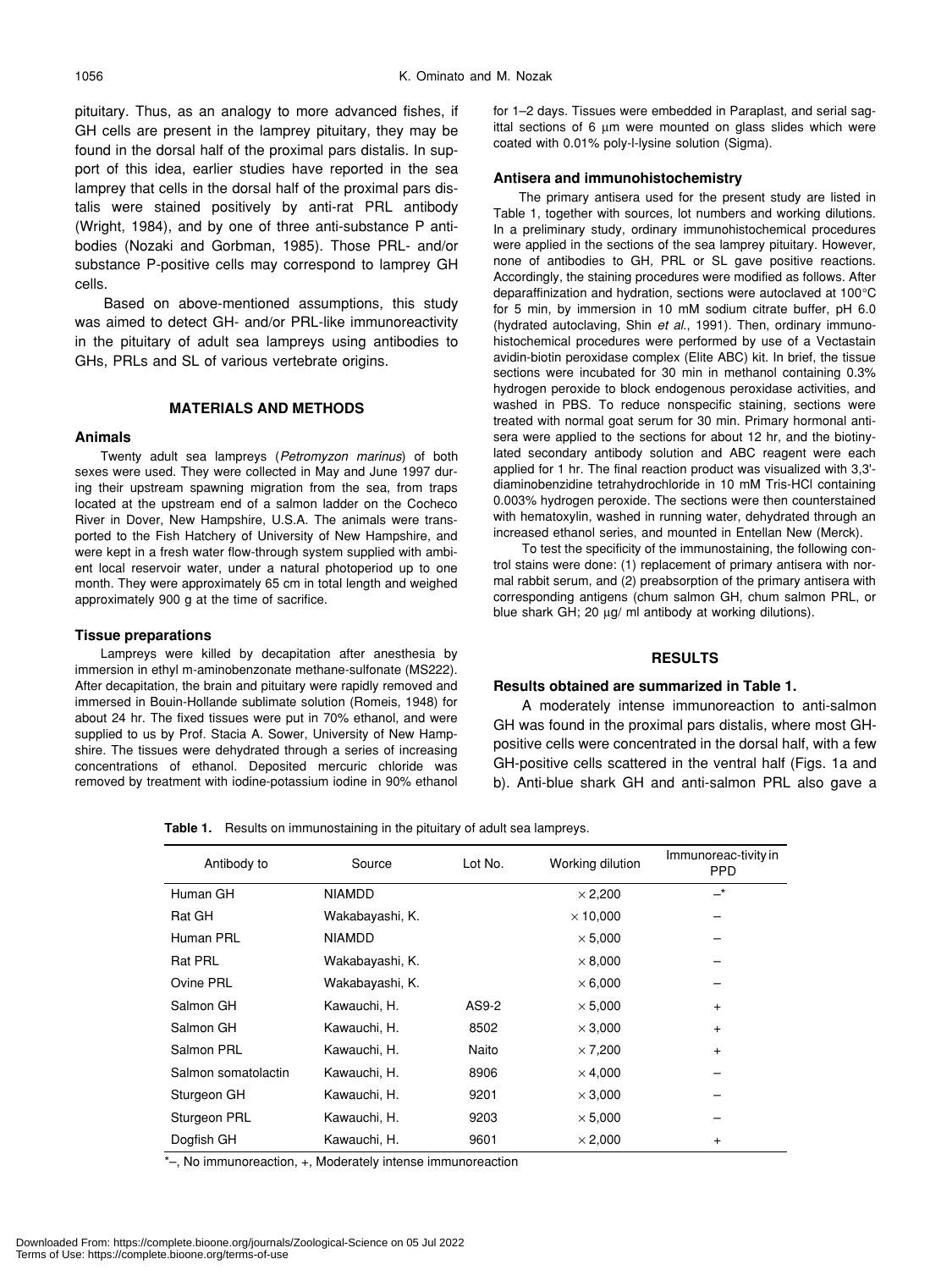

**Fig. 1.** (a and c) Two successive sagittal sections through the pituitary of an adult sea lamprey, stained with anti-salmon GH (a) and anti-blue shark GH (c), respectively. The areas outlined by rectangles are enlarged and shown in b and d, respectively. PI, Pars intermedia; PPD, proximal pars distalis; RPD, rostral pars distalis. Scale bars: a and c, 100 µm; b and d, 20 µm.



**Fig. 2.** (a) A sagittal section through the pituitary of an adult sea lamprey, stained with anti-salmon PRL. The area outlined by a rectangle is enlarged and shown in b. PI, Pars intermedia; PPD, proximal pars distalis; RPD, rostral pars distalis. Scale bars: a, 100 µm; b 20 µm.

similar, but slightly weaker immunoreaction in cells in the dorsal half of the proximal pars distalis (Figs. 1c and d, Fig. 2). When two successive sections were stained with one of these antibodies, respectively, it was found that the same cells were stained positively with these antibodies (Figs. 1a– d). A very few solitary cells in the rostral pars distalis also showed positive reactions to those antibodies to GH and PRL. Incidentally, although a weak positive reaction to antiblue shark GH was also observed in most cells in the pars intermedia (Fig. 1c), such a positive reaction in the pars intermedia cells was not observed after use of other antibodies. No immunoreaction was produced in the lamprey pituitary by the remaining antibodies listed in Table 1, even after hydrated autoclaving of the sections.

# **DISCUSSION**

The present study demonstrated that GH/PRL-like immunoreactivity in most cells are distributed in the dorsal half of the proximal pars distalis of the sea lamprey pituitary. These cells were stained positively by antibodies to salmon GH, salmon PRL and blue shark GH, after prior hydrated autoclaving of the sections. These results suggest that the material immunoreactive to those antibodies is related, to some extent, to GH/PRL, but enhancement of immunoreactivity by use of the hydrated autocrave pretreatment of sections is needed due to low crossreactivity.

Teleost PRLs lack the N-terminal disulfide loop of tetra-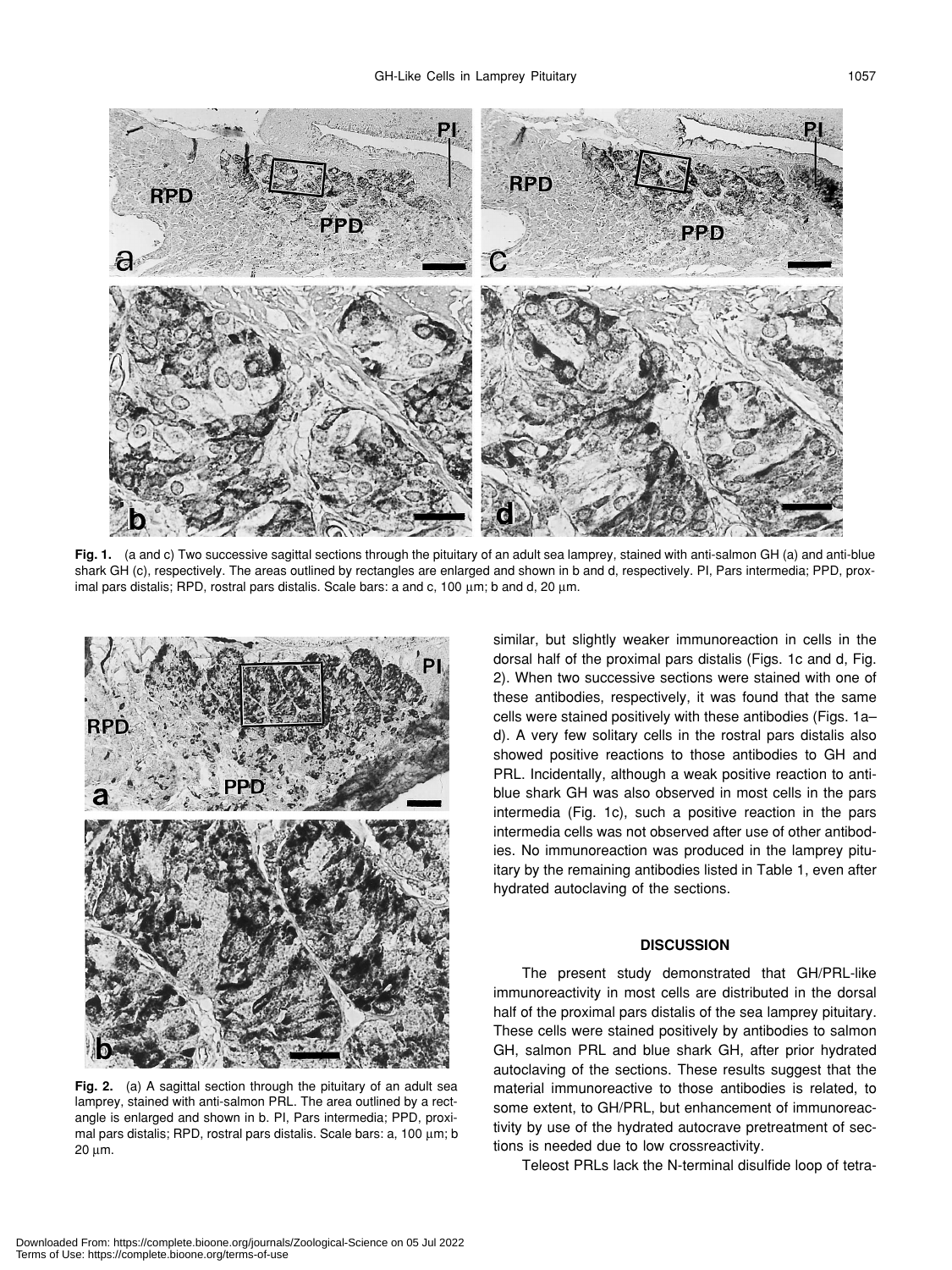pod PRL, and are more similar to vertebrate GHs than to other PRLs (Rand-Weaver *et al*., 1993). Thus, all antibodies with GH/PRL-like immunoreactivity in the lamprey pituitary were raised against GH or GH-like PRL. Accordingly, GH/ PRL-like material in the sea lamprey pituitary seems to be more closely related to GH rather than to PRL or SL, as judged by immunocytochemical properties.

The pituitary gland of lampreys is organized anatomically in a pattern which resembles that of more advanced gnathostome fishes. Moreover, the topographic distributions of ACTH-like, MSH-like, and GTH-like cells within the pituitary of the lamprey are also very similar to those of teleosts (Nozaki *et al*., 1995; Nozaki *et al*., 1999). These facts suggest that other adenohypophysial hormones of the lamprey than those mentioned above, if they exist, may also exhibit topographic distributions similar to those of teleosts. In the present study, GH/PRL-like cells were detected in the dorsal half of the proximal pars distalis of the sea lamprey pituitary, where GH cells are always found in teleosts (Nozaki *et al*., 1990). The topographic similarity of immunolocations between lampreys and teleosts suggests that lamprey GH/ PRL-like cells are actually GH cells of the lamprey.

Very recently, a cDNA coding for a protein with four half-cystine residues at positions homologous to those of GHs and teleost PRLs was obtained from the pituitary of sea lampreys (see Sower and Kawauchi, 2001). Using an antiserum raised against a synthetic peptide corresponding to a partial sequence of lamprey GH/PRL, cells immunoreactive to anti-salmon GH, anti-salmon PRL and anti-blue shark GH were also stained positively (data, not shown). Subsequently, a mature protein was isolated from the sea lamprey pituitary, and was identified to be GH by demonstrating an increase of expression of the lamprey IGF gene in the liver (see Sower and Kawauchi, 2001). The lamprey GH shows approximately 22% sequence identity to GHs of gnathostomes, 16–20% identity with SLs and 15–17% with PRLs (see Sower and Kawauchi, 2001).

The hydrated autoclave heating of tissues is commonly used to enhance immunohistochemical reactions for certain epitopes (Shin *et al*., 1991; Igarashi *et al*., 1994). In the present study, although none of antibodies give positive reactions in ordinary immunohistochemical procedures, the hydrated autoclave pretreatment of sections was successful to visualize GH/PRL-like immunoreactivity in cells distributed in the proximal pars distalis of the sea lamprey pituitary. In histological tissue fixation, the potential antigenic sites of antigens may be masked by the aldehyde group of formaldehyde that cross-links to amine groups in the polypeptide backbone and amino acid side chains. This may result in a decrease or loss of antigenicity. Since heating of tissues leads the denaturation and fragmentation of tissue protein, the hydrated autoclave heating may act to disconnect the cross-linkages between antigenic sites and the aldehyde groups of formaldehyde. Through this kind of mechanism, the hydrated autoclave heating probably retrieves antigenic sites damaged by the fixation.

In the present study, GH/PRL-like immunoreactivity was found in a few cells in the rostral pars distalis as well as in most cells in the proximal pars distalis. Since such GH/PRLlike cells in the rostral pars distalis exhibited the same responses to antibodies as those in the proximal pars distalis, they appeared to be a part of GH/PRL-like cells. Incidentally, GH/PRL-like cells found in the present study appeared to correspond to anti-rat PRL-positive cells reported by Wright (1984) and to anti-substance P-positive cells reported by Nozaki and Gorbman (1985) in the same species. Although Wright (1984) also reported anti-rat GHpositive cells the proximal pars distalis of the sea lamprey pituitary, those rat GH-positive cells appeared to correspond to ACTH cells in the proximal pars distalis (Nozaki *et al*., 1995).

In conclusion, the present study has demonstrated GH/ PRL-like cells in the dorsal half of the proximal pars distalis of the sea lamprey pituitary. These cells were stained positively by antibodies to salmon GH, salmon PRL and blue shark GH, after hydrated autoclaving of the sections. The similarity of the topographic cellular distributions within the pituitary between lampreys and teleosts suggests that lamprey GH/PRL-like cells are the GH cells of the lamprey.

### **ACKNOWLEDGEMENTS**

We are grateful to Professor Stacia A. Sower, University of New Hampshire, USA, who supplied the fixed lamprey pituitaries used in the present study. We are also grateful to Professors Katsumi Wakabayashi, Hormone Assay Center, Institute for Molecular and Cellular Regulation, Gunma University, and Hiroshi Kawauchi, Laboratory of Molecular Endocrinology, School of Fisheries Sciences, Kitasato University, for providing antisera and antigens used in the present study. In addition, we would like to express our appreciation to Professor A. Gorbman for his kindness in editing the manuscript.

#### **REFERENCES**

- Amemiya Y, Sogabe S, Nozaki M, Takahashi A, Kawauchi H (1999) Somatolactin in the white sturgeon and African lungfish and its evolutionary significance. Gen Comp Endocrinol 114: 181–190
- Ball JN, Baker BI (1969) The pituitary gland: Anatomy and histophysiology. In "Fish Physiology" vol 2 Ed by WS Hoar and DJ Randall, Academic Press, New York, pp 1–110
- Forey P, Janvier P (1993) Agnathans and the origin of jawed vertebrates. Nature 361: 129–134
- Hardisty MW, Baker BI (1982) Endocrinology of lampreys. In "The Biology of Lampreys" Vol 4b Ed by MW Hardisty and IC Potta, Academic Press, New York, pp 1–115
- Heinig JA, Keeley FW, Robson P, Sower SA, Youson JH (1995) The appearance of proopiomelanocortin early in vertebrate evolution: Cloning and sequencing of POMC from a lamprey pituitary cDNA library. Gen Comp Endocrinol 99: 137–144
- Igarashi H, Sugimura H, Maruyama K, Kitayama Y, Ohta I, Suzuki M, Tanaka M, Dobashi Y, Kino I (1994) Alteration of immunoreactivity by hydrated autoclaving, microwave treatment, and simple heating of paraffin-embedded tissue sections. APMIS 102: 295–307
- Nozaki M Gorbman A (1985) Immunocytochemistry for Metenkephalin and substance P in cells of the adenohypophysis of